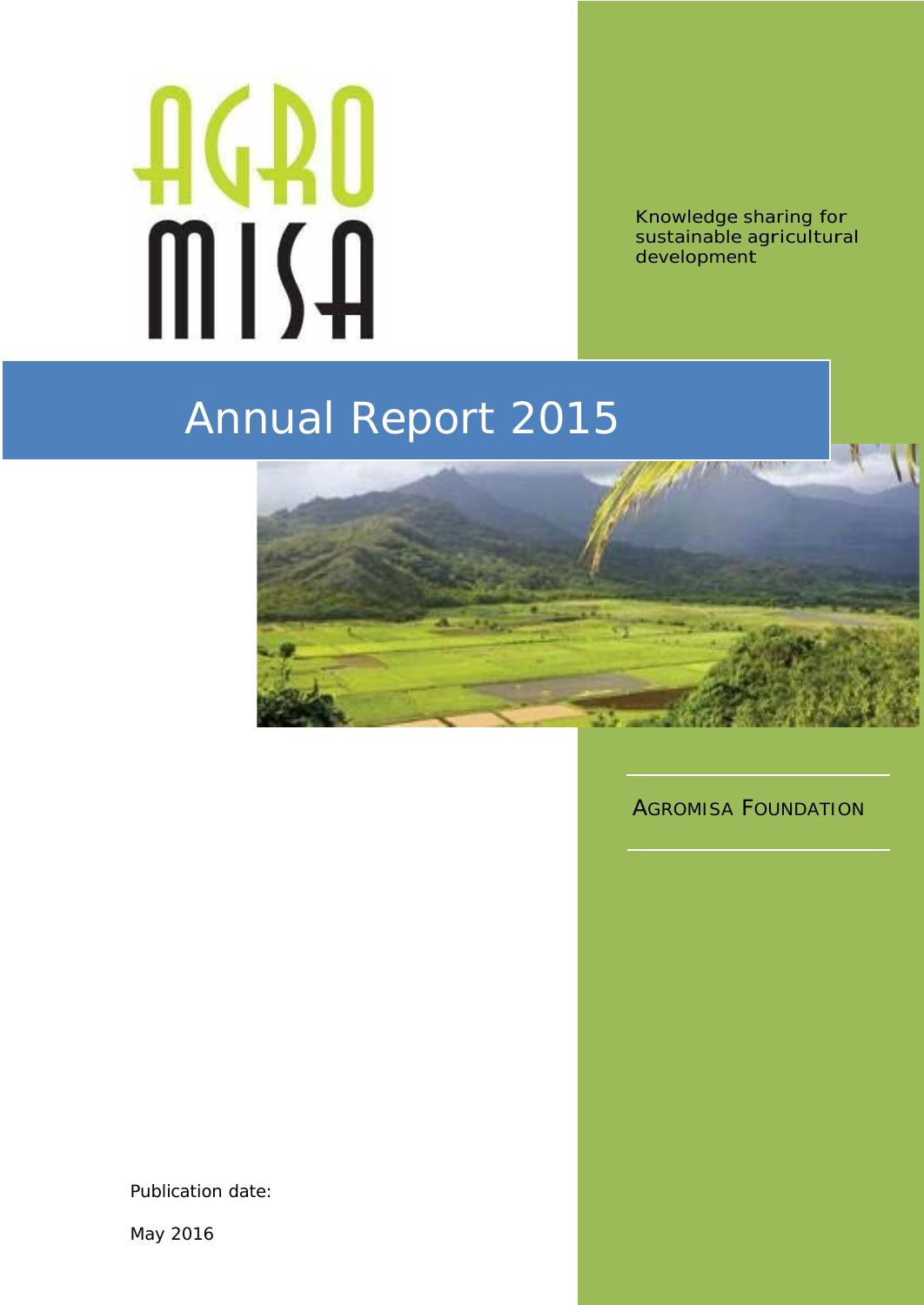Institutional information

| Name:                        | Agromisa Foundation                                                           |                                                                                       |  |  |
|------------------------------|-------------------------------------------------------------------------------|---------------------------------------------------------------------------------------|--|--|
| Website:                     | www.agromisa.org                                                              |                                                                                       |  |  |
| Address:                     | Postal address:                                                               | Visiting address:                                                                     |  |  |
|                              | Agromisa Foundation<br>$P.O.$ Box 41<br>6700 AA Wageningen<br>The Netherlands | Gebouw met de Klok<br>Generaal Foulkesweg 37<br>6703 BL Wageningen<br>The Netherlands |  |  |
| Telephone:                   | + 31 (0) 317 483151                                                           |                                                                                       |  |  |
| $E$ -mail:                   | agromisa@wur.nl                                                               |                                                                                       |  |  |
| Bank details:                | IBAN/ bank account: NL 03 INGB 0001 1727 93<br>BIC or SWIFT code: INGBNL2A    |                                                                                       |  |  |
| RSIN/fiscaal nummer002972451 |                                                                               |                                                                                       |  |  |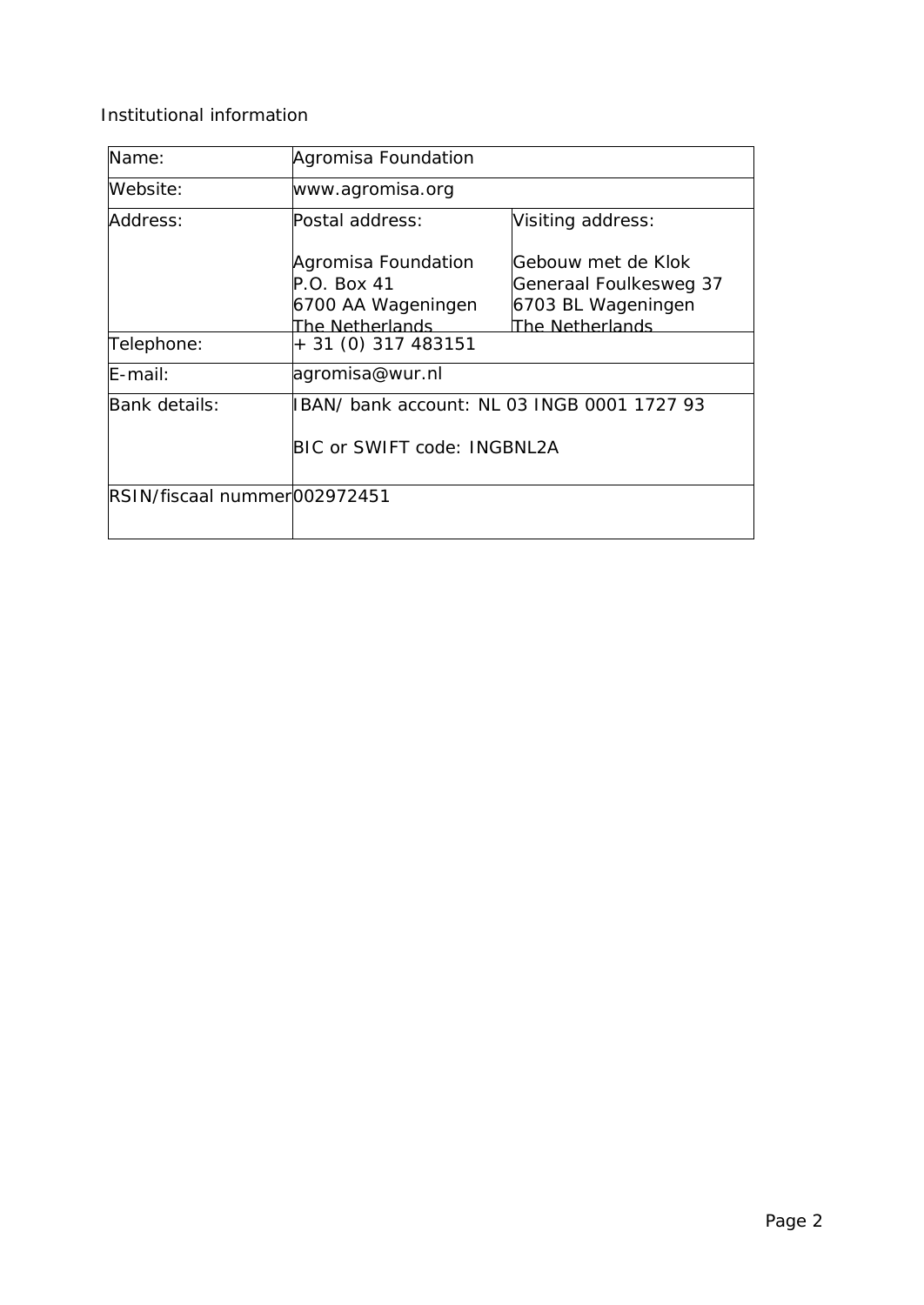# **Table of contents**

<span id="page-2-0"></span>

| Student activities and the 'Agromisa Young Ambassador and Student Organiser' 10 |  |
|---------------------------------------------------------------------------------|--|
|                                                                                 |  |
|                                                                                 |  |
|                                                                                 |  |
|                                                                                 |  |
|                                                                                 |  |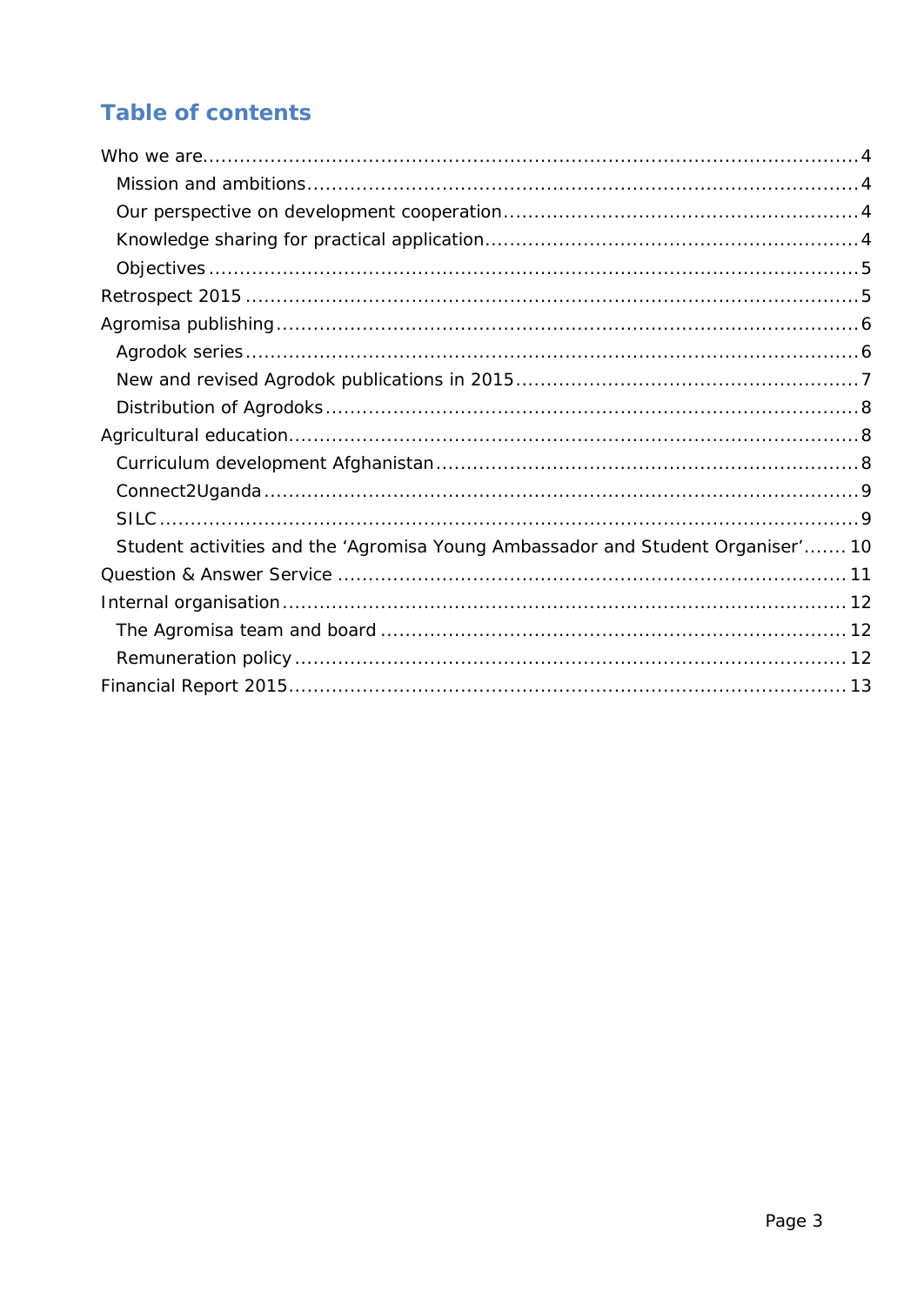# **Who we are**

# <span id="page-3-0"></span>*Mission and ambitions*

Agromisa is a non-profit organisation and volunteer network that supports smallholder farmers, agricultural service providers and development practitioners in the South by providing them with practical information on sustainable agriculture. Founded in Wageningen in 1934, Agromisa works closely with experts, volunteers and partner organisations to develop knowledge and information for improving the productivity and income of small farmers. Agromisa's approach is context specific and emphasizes the productive and sustainable use of local resources.

Agromisa relies on donations and its services and products to finance its work. Apart from two staff members, Agromisa works with experts, volunteers and students, and sometimes with free-lancers. Through active and committed cooperation, it translates academic knowledge into practical information for its publications.



# <span id="page-3-1"></span>*Our perspective on development cooperation*

Agromisa believes that the introduction and practical application of agricultural knowledge and technology has great potential to improve the lives of smallholder farmers in the South. Agromisa aims to make agricultural knowledge and technology accessible for smallholders, by taking local conditions into account and making it readily available for use. Hereby, we understand, for technical advice to be effective, that it has to answer to new livelihood opportunities for farmers and also, to a more sustainable management and use of locally available natural resources.

Agromisa also believes that the translation of agricultural knowledge and technology into practical advice for smallholder farmers requires expertise and commitment. Therefore, Agromisa aims to engage with researchers, scientists and agricultural specialists, and work with students and young professionals, to sustain a network of knowledgeable and devoted development practitioners and volunteers. We believe, for technical advice to be cost effectively created, that it is pertinent to foster commitment and cooperation between experts, (new) volunteers and students.

# <span id="page-3-2"></span>*Knowledge sharing for practical application*

Agromisa is ideally placed to stimulate an active exchange of agricultural knowledge for practical application, having a large network of partners in the North and South. We regularly extend our ongoing series of publications. We also receive frequent requests from partners for support in local publications, many of which lead to formal copublishing agreements. Our work includes the development of new publications, the reworking of information for specific target groups and the support of translations in local languages. We also make use of other media and information carriers such as DVDs, a quarterly digital bulletin, online videos, posters and integrated multimedia kits. These resources facilitate an increasingly interactive and dynamic exchange of information in our network.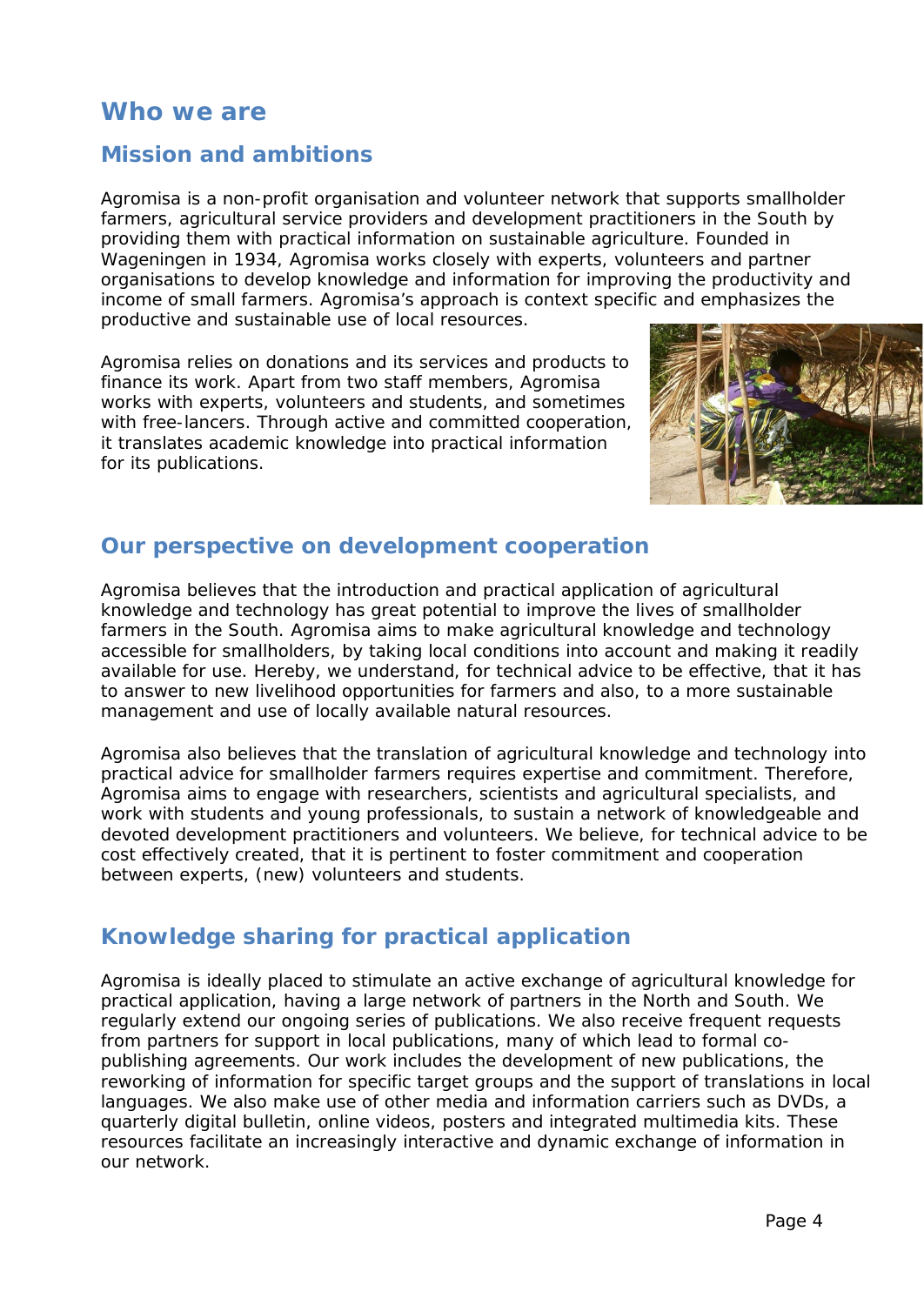# <span id="page-4-0"></span>*Objectives*

Agromisa aims to contribute to an improvement of the livelihoods of poor household who depend on smallholder agriculture in Africa, Asia and Latin America by providing access to practical and sustainable agricultural knowledge. Agromisa seeks to facilitate knowledge development and knowledge sharing for counterparts in the South who are active in the field of smallholder agriculture, poverty alleviation and sustainable rural development.

It does this through:

- The development, publication and distribution of practical manuals in the Agrodok series and the more theoretical AgroSpecials and AgroSources.
- Contributing to the development of courses, and educational and training material for agricultural schools and colleges.
- Developing and exploring new ways of disseminating agricultural knowledge.
- Fostering the expert-volunteer network and strengthening the institutional capacity of the organisation by cooperation with partners, employment of (part time) staff and interaction with volunteers and students.

# <span id="page-4-1"></span>**Retrospect 2015**

In 2015, we finalised our work on one of the larger projects in the past few years in which Agromisa participated; the ATVET project. This resulted in interactive lessons and materials for more than 100 agricultural high schools throughout Afghanistan. We'd like to thank our project partners for the collaboration: the National Agricultural Education College (NAEC) in Kabul, the Afghan Deputy Ministry of TVET, the Centre for Development Innovation (CDI) from WUR, the students from WUR, VHL and STOAS that contributed, and the subject matter specialists and free lancers that contributed to the project outcomes.

The ATVET project has been important for Agromisa, however, drew also heavily on our resources to start new publications. With the finalisation of the project in 2015, two new Agrodok titles could be published (Edible insects, and Crop residues for Animal feed), one revision was realised (Goat keeping), and one new title was started (Beef production). That is again an increase in the yearly production of publication materials, over the past four years.

The academic environment in Wageningen becomes increasingly intertwined with our activities. Agromisa has been seeking cooperation with other WUR-related groups (such as Otherwise, Boerengroep) where possible, and looking for closer ties with WUR chair groups (notably Education and Competence Studies). In doing so, Agromisa offered students and young alumnae an opportunity to employ and translate academic knowledge and experience in the practice of development cooperation, hence increasing their working experience in sustainable development cooperation and related subjects (such as the development of teaching materials). In 2015, Agromisa actively worked with 25 - both Dutch and international - students. Through *Academic Consultancy Training* student groups and other student activities new contacts were established with chair groups from WUR, and experts from other knowledge institutions in the educational sector, notably, STOAS and OAC Oost.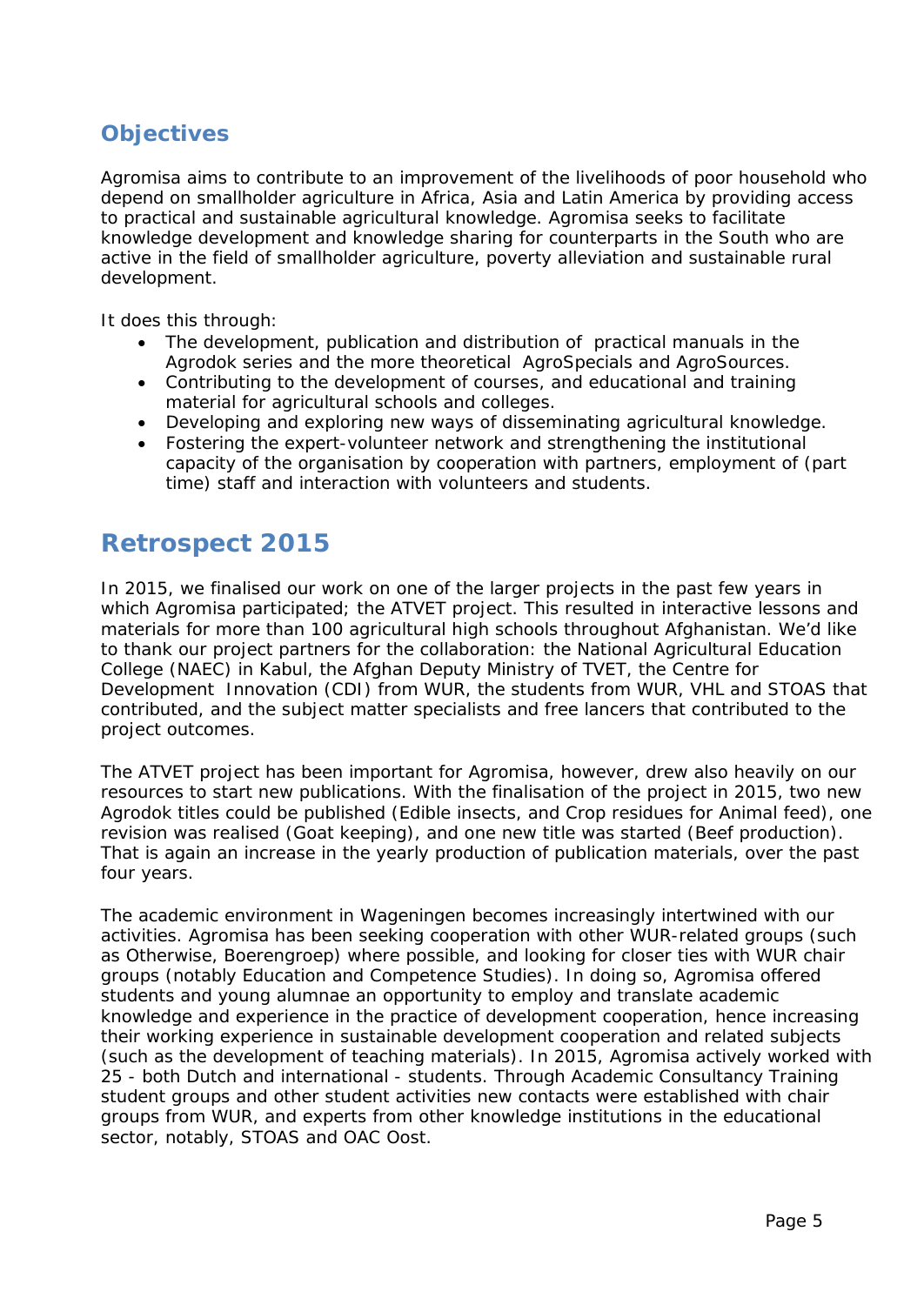For the coming year Agromisa seeks to further strengthen student roles in our organisation. We thank Antonia Dimou for her pioneering role as our first 'Agromisa young student ambassador' in 2014 and 2015. Her work is being continued and further developed by Emmanouil Tsaksakis (Manus), an MSc Urban Environmental Management graduate.

In 2015 we have said goodbye to some committed volunteers, but also greeted new enthusiastic volunteers (especially from the student population of Wageningen and alumni). We thank these dedicated volunteers, who form an important corner stone of our organisation.

With the help of volunteers Liesbeth, Marilyn and Violette, Agromisa flyers and documentation have been updated and developed, and the Agromisa Bulletin and Infoton are regularly distributed. Finances remain a continuous challenge; as Agromisa is a not for profit organisation, every euro income has to be spent on production of publications and education modules and keeping the office running. On several service activities we managed to realise a cut down in running costs. Our treasurer Erni Wingerden has developed much needed financial policy measures regarding internal costs. 2015 resulted in a small positive financial result; however, financing our ongoing activities continuous to remain a serious challenge for the coming years.

# <span id="page-5-0"></span>**Agromisa publishing**

# <span id="page-5-1"></span>*Agrodok series*

Agrodoks are practical, easy-to-read publications and deal with issues affecting the small-scale agricultural sector. The manuals provide relevant theoretical background on a particular topic together with a careful explanation of the practical steps that need to be taken. Most manuals deal with plant and animal production but there are also Agrodoks that deal with closely related subjects such as soil and water conservation, food storage, processing, marketing and other socio-economic subjects critical for the development of the small-scale farming sector. All Agrodoks are published in English and French; most Agrodoks are available in Portuguese; and some are also translated into Spanish or other languages (Kiswahili, Hindi).

Agromisa co-publishes the Agrodok series with The Technical Centre for Agriculture and Rural Cooperation (CTA).



Agrodoks can be ordered from Agromisa and CTA. A sample of each Agrodok showing cover, table of content and introduction can be downloaded in PDF format from the Agromisa website, the full PDF can also be ordered online.

As from Agrodok 51 onward, Agrodoks now have a full colour cover and a modern and reader friendly layout.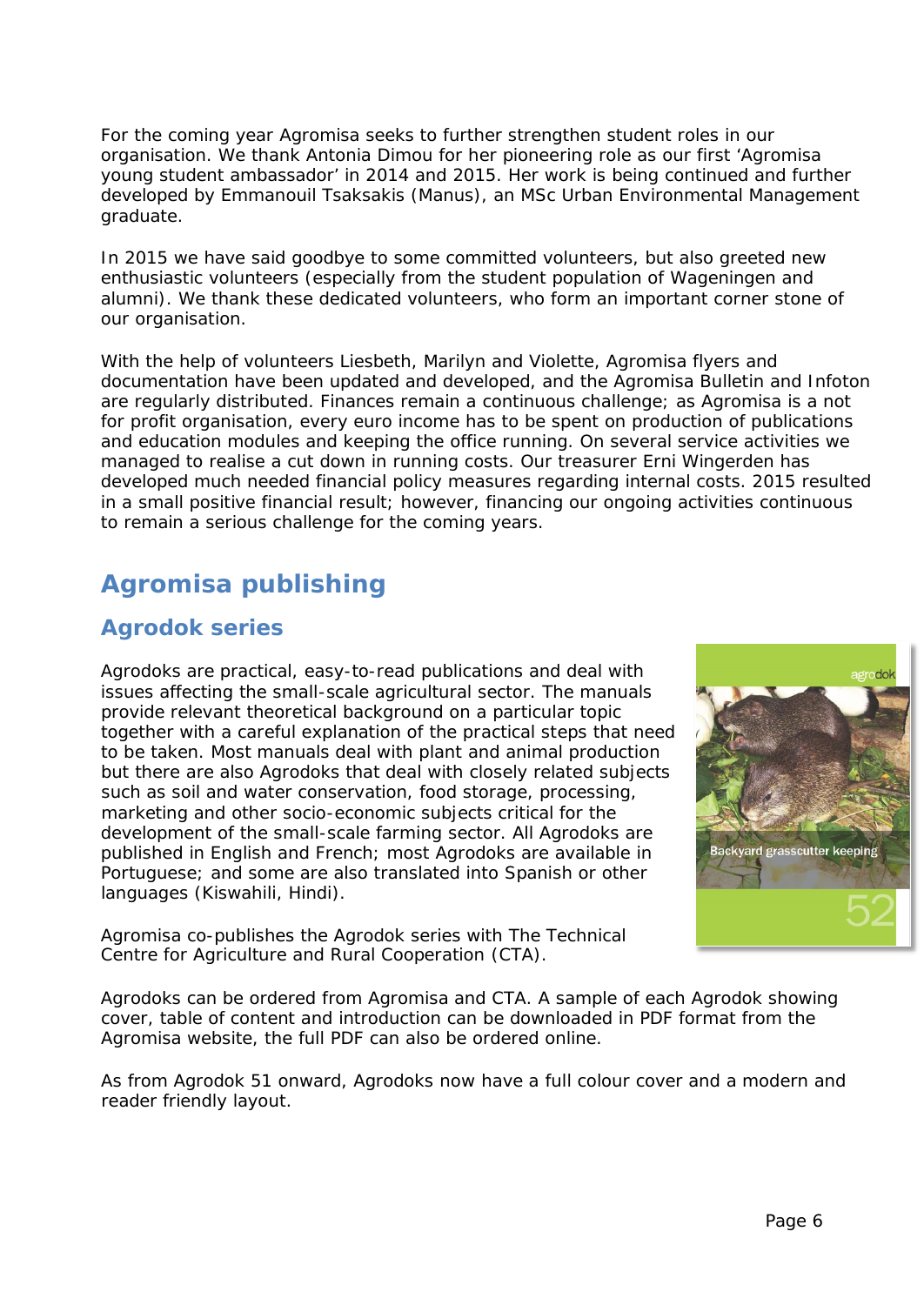# <span id="page-6-0"></span>*New and revised Agrodok publications in 2015*

All new and revised Agrodoks will be published in English and French. The following titles have been worked on in 2015:

### **Agrodok 53 – Edible insects in Africa**

The Agrodok publication *Edible insects in the Africa: where to find them and how to use them* has been compiled by Josianne Cloutier. It draws on information collected from the field and further developed by local researchers working on insects as part of the human diet. The Agrodok shows how smallholders and those involved in food security projects can identify, collect and process insects and insect larvae. It deals with the main insects groups found in Africa: caterpillars, beetle (larvae), termites, grasshoppers and crickets. Insect characteristics, the way they develop, where they can be found and the times when they can best be collected are all clearly described and well-illustrated. Instructions for preparing meals using these insects have also been included. Agrodok 53 – Edible insects in Africa – was published early 2015.

### **Agrodok 54 – Crop residues for animal feed**

Around the world straw has been used for feed and other purposes for as long as humans have kept animals and grown crops. Straw is still important for many farmers, especially the ones poor in resources. At the same time the growing urban demand for raw materials and fuel is putting pressure on the demand for straw and the various ways it is used in rural areas. The Agrodok *Crop residues for animal feed* is intended for extension workers, advisors and farmers who want to know more about the different ways in which straw can be used for sustainable farming and rural development, especially as feed for ruminants. It reviews experiences from around the world and it discusses in depth the way straws can continue to play an important role in livestock feeding and sustainable farming.

*Crop residues for animal feed* is meant for farmers working with ruminants and/or cropping systems where straw is important. No specific knowledge of animal nutrition is assumed. Scientific terminology on nutritive value is condensed into farmers' notions of 'sweetness' and 'greenness'.

Agrodok 54 – Crop residues for animal feed– was published in November 2015.



### **Agrodok 7 – Goat keeping in the tropics (revision)**

Three animal husbandry experts from the Agromisa network that have worked on an Agrodok before, have taken up the challenge to revise the 2000 edition of the Agrodok on Goat keeping. In the opinion of the authors the emphasis of the revision should go more to the keeping of dairy goats and goats for dual purpose: milk and meat. Going for a practical approach to feeding, housing and management justifies an overhaul of the present Agrodok. Attention will be paid to the systems within which goats are kept, the variety of goat products and the sustainability of such systems. Practical aspects of nutrition will emphasize on feed requirements, feeding and feeding systems, feed and fodder production, forage trees and their management.

The revision of Agrodok  $7 -$  Goat keeping in the tropics  $-$  was finalised by the end of 2015.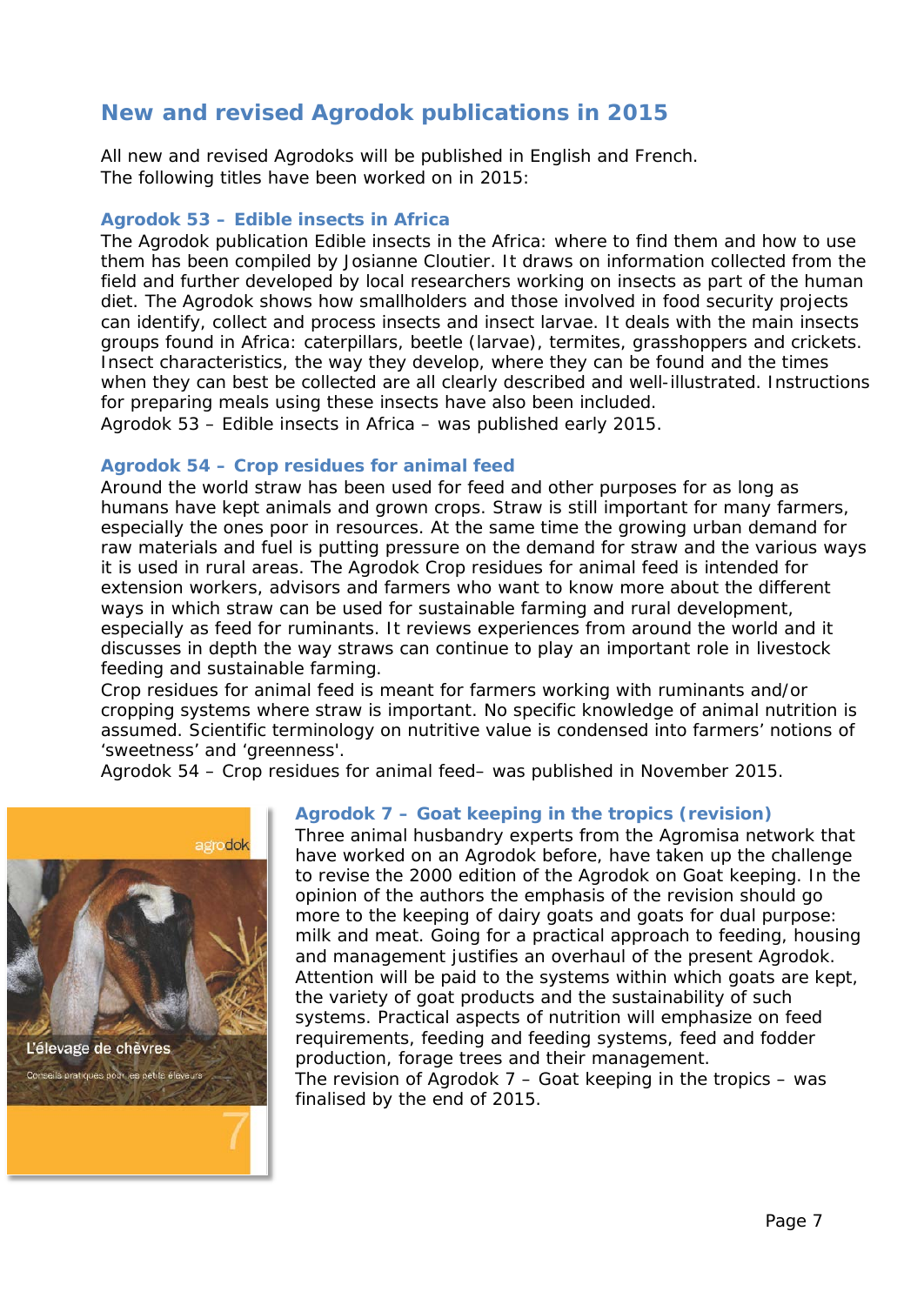### **Agrodok 55 – Beef production in the tropics**

Gijs den Hertog, one of the above mentioned animal husbandry experts, started writing a new Agrodok on Beef production. In all ecological zones in the tropics beef is produced in very many different ways, but often with a low productivity. In this booklet the main characteristic of these systems are discussed and the main production limiting factors identified. It brings forward solutions to the most important limiting factors within these production systems, both on small and medium scale. The main emphasis is on the management on herd and farm level by adjusting them to the physiological aspects of these animals. Understanding their physiology helps to increase production, without increasing undue stress. By providing the optimal farm condition animals perform better and the farmer can get a better income. Most practical publications on cattle, meant for smallholder farmers, focus on dairy production. Publications that deal with beef production are mainly targeting large scale production. With this handbook Agromisa also addresses the needs of small-scale cattle farmers.

Agrodok 55 – Beef production in the tropics – will be available by the end of 2016.

# <span id="page-7-0"></span>*Distribution of Agrodoks*

In 2015, the distribution through CTA saw a substantial increase. The Centre for Agriculture and Rural Cooperation (CTA) distributed 13,615 Agrodok hard copies (being an increase of 40% compared to 2014) and 10,424 PDF's (more than threefold the number of 2014) in various languages. Agromisa itself sold some 280 hard copies and 100 PDF's of the Agrodok series.

There was also a demand for Agrodoks from local NGOs, CSOs and training institutes who used them as a basis for developing training material.

# <span id="page-7-1"></span>**Agricultural education**

# <span id="page-7-2"></span>*Curriculum development Afghanistan*

In 2015 most of the work on Curriculum Development for the Afghan-Dutch Agricultural Technical and Vocational Educational Training (ATVET), was finalised. The aim of the project is to improve the Agriculture education in high schools in Afghanistan. A teacher training centre is being established in Kabul, and lesson materials are being developed for teachers-in-service in 130 Agriculture high schools throughout the country.

Since 2011 Agromisa has been subcontracted to develop curricula and interactive lessons for several topics (see the overview in the box for the activities in 2015). Apart from Agromisa contributors, two free-lancers were hired to develop the materials, students from WUR and VHL were involved and contributed, and subject matter specialists from institutes such as STOAS, VHL and a secondary school teacher were consulted for technical input and reviewing.

### **Lesson modules finalised in 2015:**

Farm management Agri economics Marketing Tools and machinery Zoology Rural development

### **Other activities in 2015:**

Quality Control Checks on modules developed by the Kabul author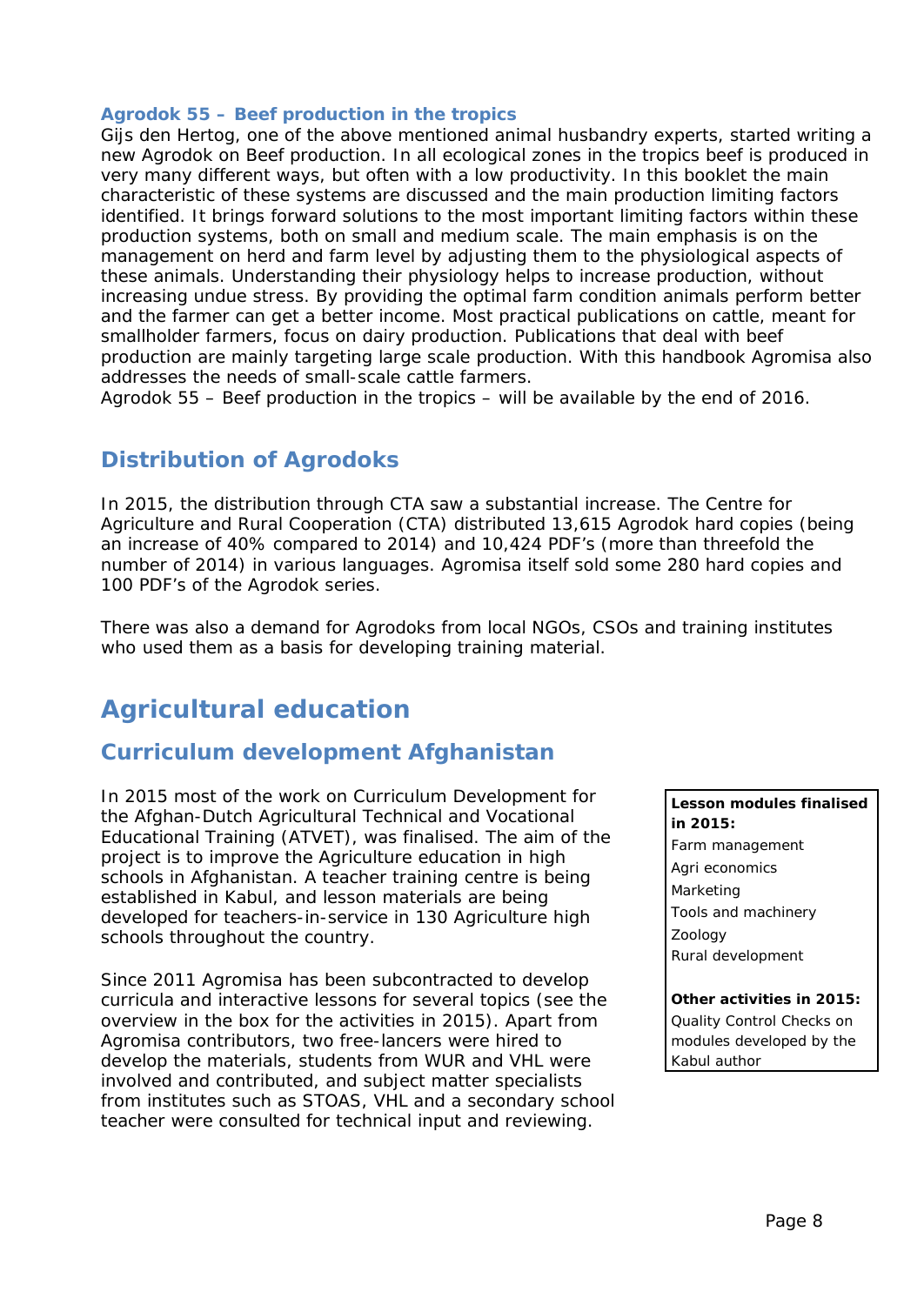By the end of 2015 all of the assigned lesson modules have been completed. For the year to follow some final quality checks will be done once the modules have been written by authors in Afghanistan (and back-translated into English).



Agricultural high school in Afghanistan (source: ATVET project)

# <span id="page-8-1"></span><span id="page-8-0"></span>*SILC*

Agromisa, AOC Oost and Windesheim Honours College continued as an informal consortium with the development a concept of the Sustainable International Learning Community. This SILC will be a community around Agriculture Education, in which (international) education institutes, the local government and local Agribusiness, develop a community in which students are enthused, educated and skilled for income generation in the food- and agribusiness.

On June 26, Marg Leijdens and Cris de Klein together with partners from Windesheim Honours College and AOC Oost, organised a MasterClass on 'Sustainable International Learning Communities' at Radboud University Nijmegen. Around 15 students, teachers and policy makers from different universities in the Netherlands participated in this interactive MasterClass.

Agromisa and AOC Oost had a meeting with Young Africa at its head office in Apeldoorn to discuss possibilities for future collaboration, as YA is also involved in vocational training in Africa and as of recently also in the field of agriculture. The SILC-consortium could offer services such as talent development among the students, standardization of curricula and interactive teaching methods, theorectical knowledge through Agrodoks and an extra dimension to the learning environment through involvement of students and experts from different levels, cultures and backgrounds.

# *Connect2Uganda*

Agromisa continued to be involved Connect2Uganda (C2U) - a collaboration with AOC– Oost Twello, Windesheim Honours College and the municipality of Deventer in the Netherlands and the two NGO's that are active in Uganda: 'Up4S' and 'Kinderen voor Uganda'.

From February till June, a 4th year student from Stoas, through Agromisa and in close collaboration with AOC Oost to conduct an internship at Hoy's College in Bukomansimbi, Uganda. Together with the school staff she designed an extra-curricular course on beekeeping, to be used to make secondary school pupils aware of and enthuse them about beekeeping, so as to motivate them to choose for a vocation training on beekeeping after graduation.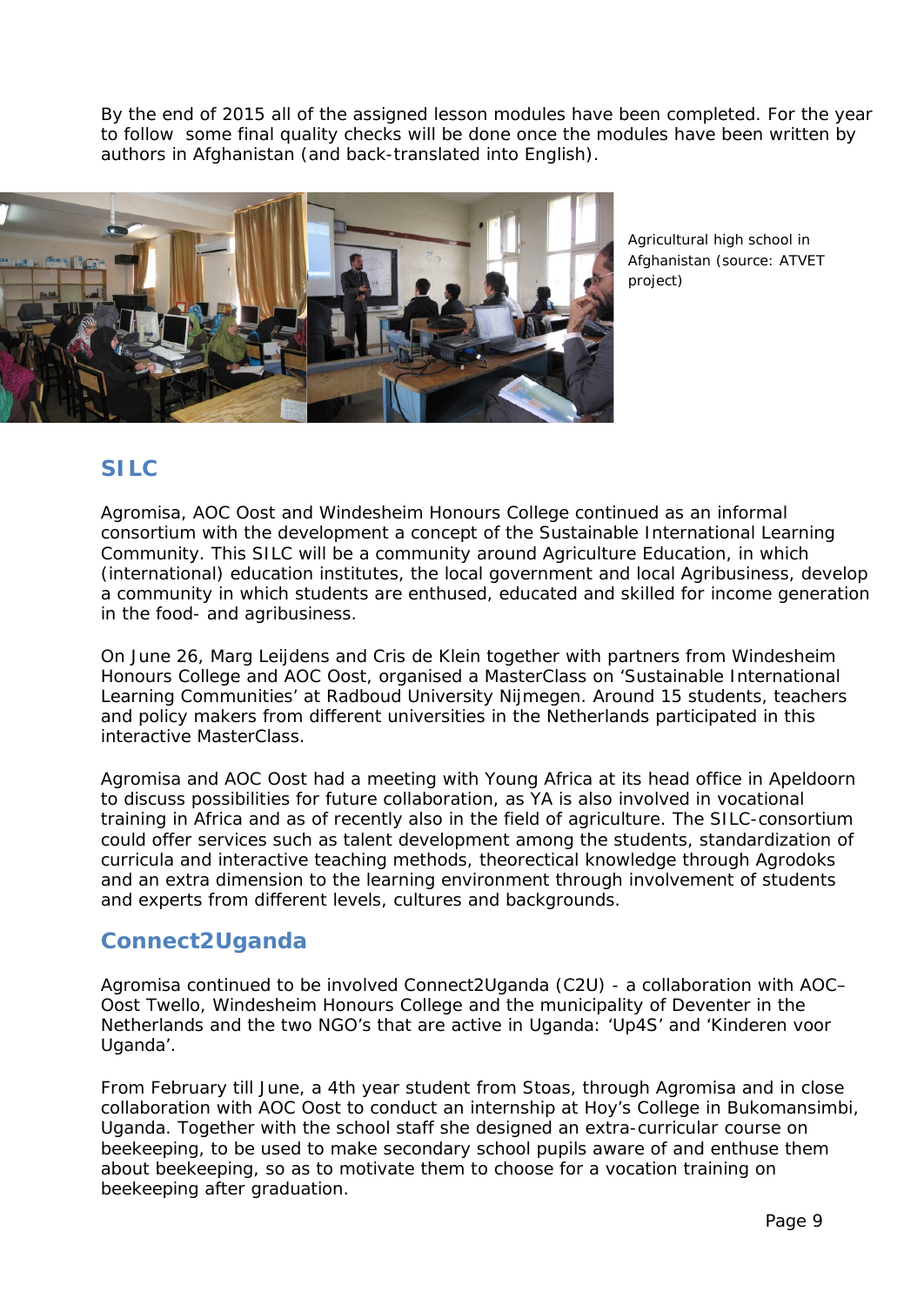A project proposal to seek finances to develop and implement a tailor-made training to train teachers in the area to conduct these extra-curricular courses was submitted to EP-Nuffic and might be approved early 2016.

Agromisa was present at a Food First dinner in Deventer, hosted by Rabobank Salland.

Through active participation in a WhatsApp-group, throughout 2015 Agromisa provided technical and educational input to the implementation of the school farm plan and introducing agriculture in the lessons of Kids Gear and Hoy's College in Bukomansimbi.



Examples of mulching; planting seedlings in Bukomansimbi, souce: Pascal Kalibolho

### <span id="page-9-0"></span>*Student activities and the 'Agromisa Young Ambassador and Student Organiser'*

With the ambition to increase Wageningen student involvement in its programmes Agromisa continued the successful project of 2014-2015 by recruiting a new 'Agromisa Young Ambassador and Student Organiser' for the year 2015-16. The tasks of the Young Ambassador remained the same as last year with the main goal to act as an ambassador among the student population of Wageningen and enhance Agromisa position towards Wageningen University, Van Hall Larenstein and STOAS Hogeschool.

Agromisa plans to pursue this initiative, and recruit a new Young Ambassador each year. The objective is to make a sustained effort to make new volunteers enthusiastic for Agromisa, and to create a stronger integration of the Wageningen-student and Agromisa (volunteer) network. The first Young Ambassador, Antonia Dimou, a former graduate of Van Hall Larenstein actively participated in various external activities of the organization, by attracting students and at the same time trying to create a potential, future network of student/volunteers.

In doing so, Agromisa offered students and young alumnae an opportunity to employ and translate academic knowledge and experience in the practice of development cooperation, hence increasing their working experience in this field of expertise. Agromisa involved students and recent graduates of Wageningen University, Van Hall Larenstein and STOAS Hogeschool in several of its ongoing projects. Mostly, student participation was organised through regular courses, such as ACT (Academic Consultancy Training - for WUR students), internships and thesis research, and 'teaching as a professional' in the course Didactic Skills (from the Education and Competence Studies Group at the Leeuwenborch). The period from October 2014 until October 2015 was a very productive as Agromisa worked on 4 different project, attracting a total of 23 students. The student projects which took place in the previous year in association with Wageningen University, were one group of 5 students in the contents of a WUR ACT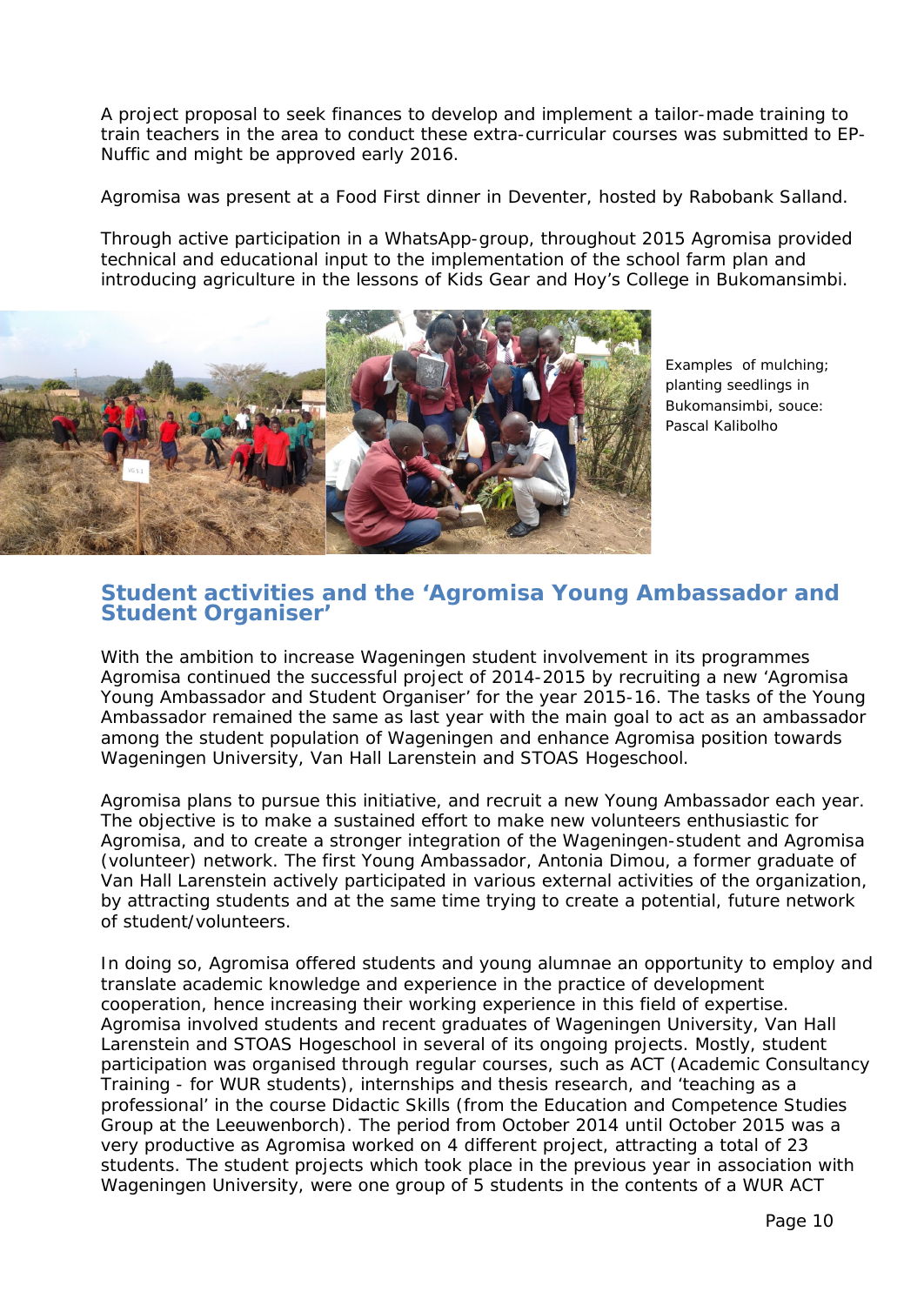group on "Leafy vegetables". As supervisors, Eva Kok and Wilma Smilde coordinated the students which produced a report on the feasibility and desirability of the subject Leafy vegetables for a new Agrodok. Moreover, in the course Didactic Skills (from the Education and Competence Studies) two groups of 8 students in total, produced 8 lesson plans based on Agrodoks' chapters. Furthermore, for the first time Agromisa took part in the BS7 course (Organise and collaborate on situations) of STOAS Hogeschool, having two groups of 10 students in total. The outcome was a development of lesson material based on several Agrodok chapters.

The second Young Ambassador, Emmanouil M. Tsatsakis, a recent Wageningen University graduate, continued last year's mission to attract students to Agromisa and become involved in activities in the context of their course work as part of their study programmes. In the context of that mission, on November 18th STOAS-Vilentum organised the 'werkplekkenmarkt' for the year 2015-16. Agromisa Foundation participated for the second consecutive year in the werkplekkenmarkt and was the again the receptor of a large number of students revealing their interest on getting involved within the contents of BS7 course (Organise and collaborate on situations). Agromisa was represented by Cris de Klein and Emmanouil M. Tsatsakis and responded to all the questions and concerns of the students but most important, received a positive feedback from last year students as a basis for further development. After the completion of the werkplekkenmarkt, Agromisa Foundation had successfully registered ten first year students for BS7 course and at the same time strengthened its position within the student community of STOAS for the second consecutive year.

# <span id="page-10-0"></span>**Question & Answer Service**

The Question & Answer (Q&A) Service provides information and advice on topics related to small- scale sustainable agriculture.

A network of experienced volunteers who are experts on tropical agriculture, animal husbandry and other related topics help answer the questions Agromisa receives. The coordinator of the Q&A service also draws on relevant and up-to-date information from the internet, libraries and other databases as well as from Agromisa itself, Wageningen University and Research Centre and other institutes and organisations worldwide.

The Q&A service is primarily aimed at small-scale farmers and their intermediaries. NGOs, development workers and extension officers also use this service.

The number of questions that are answered by the Service has decreased compared to previous years. This is probably due to the increasing knowledge sharing through Internet.

In 2015, the Q&A service received by mail or website about 20 questions. Mostly from West and East Africa with the remainder coming from South America and Asia. The most popular queries were in the fields of animal husbandry, snail farming, mushroom production, fish farming and horticulture. There was also a substantial demand for information about Agromisa's publications and partnerships and requests for funds.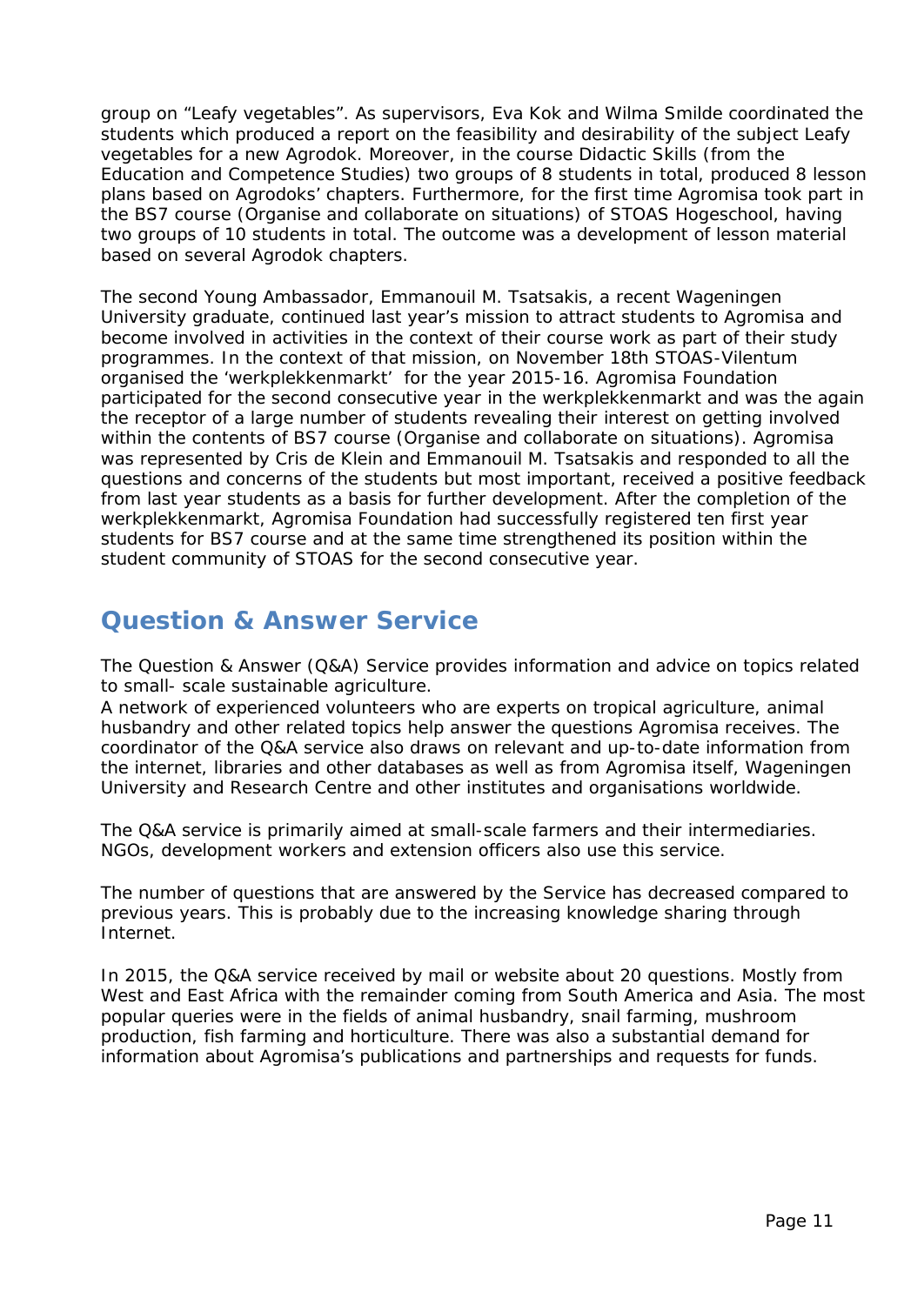# <span id="page-11-0"></span>**Internal organisation**

### <span id="page-11-1"></span>*The Agromisa team and board*

Agromisa's work is coordinated by two staff members and is carried out with the assistance of many volunteers and free-lancers coming from many different backgrounds.

It is not possible to mention everyone here by name, as at least 50 people have contributed to the work of Agromisa in 2015. Authors, editors, illustrators and peerreviewers have done a great job on the development of new Agrodok titles. Several experts and university students have contributed to curriculum development for international cooperation. For the supervision of students, the Library, Q&A, administration and Board, Agromisa relied on a steady group of volunteers. We thank all these people for their commitment to Agromisa in 2015!

### **Active team members (December 2015):**

Eva Kok| Team Coordinator & Publisher Lineke van Dongen | PR, Office Management Liesbeth Dirks | PR, Editing Marilyn Minderhoud| PR, Editing Cris de Klein | Projects, Editing Violette Brand | PR, Design Emmanouil Tsatsakis | Student Ambassador

### **Board members (December 2015):**

Ton van Schie | Chairman Peter Holen | Secretary Erni van Wingerden | Treasurer Janwillem Liebrand | Board member (focus student affairs) Marg Leijdens | Board member

### <span id="page-11-2"></span>*Remuneration policy*

The two (part time) staff members and the Student Ambassador account for the salaries in the financial report. The board members received no payment (as stipulated for a foundation as legal entity).



Front of 'Gebouw met de Klok', the residing location of Agromisa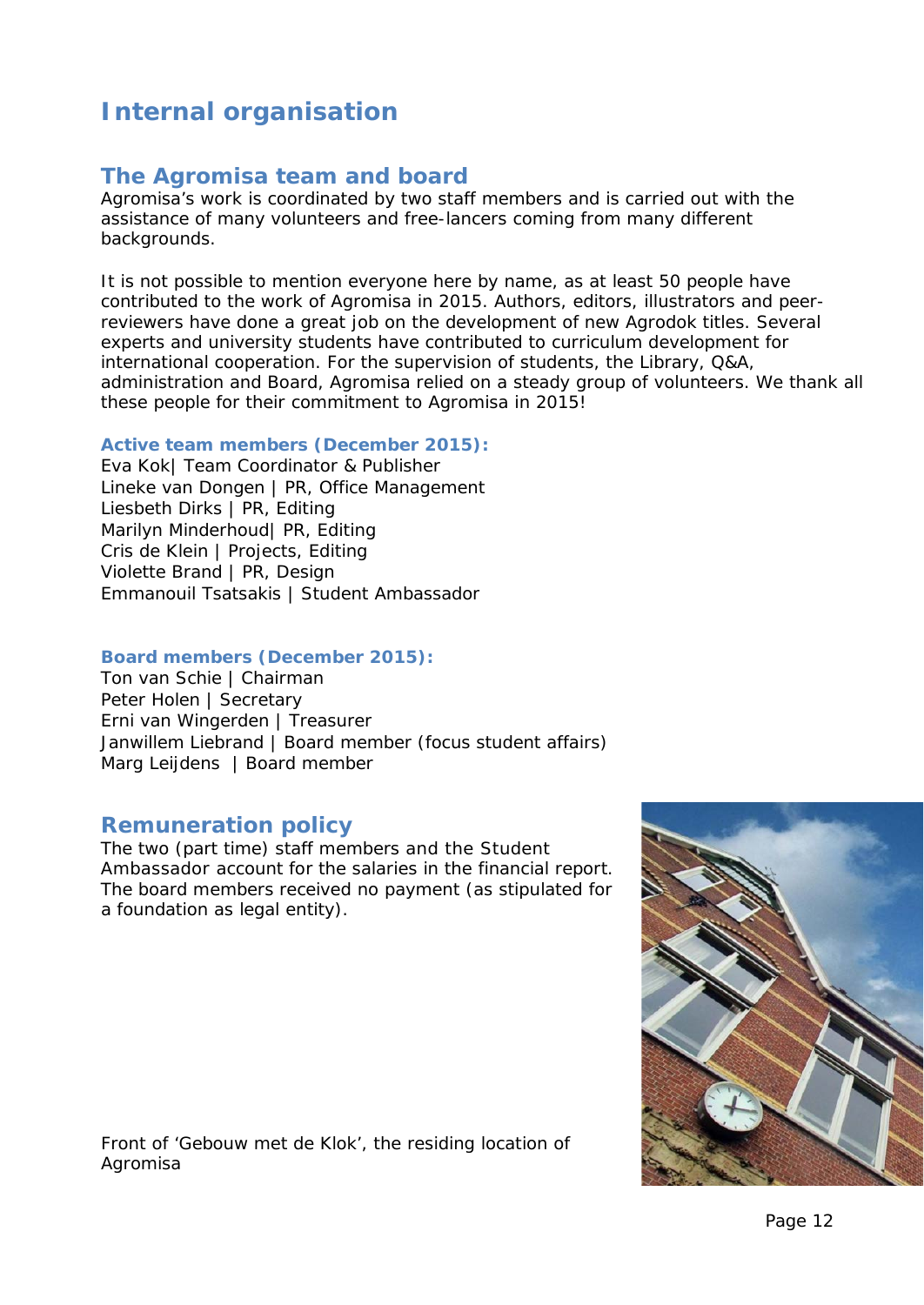# <span id="page-12-0"></span>**Financial Report 2015**

| <b>Balance sheet (in euros)</b> | 31 dec. 2014 | 31 dec. 2015 |
|---------------------------------|--------------|--------------|
| <b>Assets</b>                   |              |              |
| Inventory                       | 0            | 0            |
| Stock                           | 35,954       | 14,178       |
| Claims                          | 4,205        | 7,264        |
| <b>Liquid Assets</b>            | 11,275       | 25,393       |
| <b>Total Assets</b>             | 51,434       | 46,835       |
|                                 |              |              |
| <b>Liabilities</b>              |              |              |
| Capital                         | 5,498        | 6,389        |
| Reservations                    | 24,504       | 19,069       |
| Debts (short time)              | 21,432       | 21,377       |
| <b>Total Liabilities</b>        | 51,434       | 46,835       |

### **Notes to the balance sheet**

### **Assets**

Stocks: Previous year the stocks were valued at  $\epsilon$  35.954, in 2015 a new methodology for valuing stocks was applied i.e. out dated publications with very limited sales value have been depreciated, with this new method of depreciation the stocks more than halved in value, which gives a far more realistic picture of the current stocks value.

Claims: debtors consist largely of unpaid invoices send to clients for developing educational materials, we have sent various invoices by the end of 2015 of which most will be paid early 2016.

Liquidity: cash liquidity at year end increased, however it remains low considering the short term obligations (debts).

### **Liabilities**

Reservations: refer to the Agrodok development fund  $\epsilon$  19,069, in fact this fund does not exists as a cash reserve, the fund is basically consisting of the organizations stocks, stocks were depreciated against this fund.

Debts (short term): totalling  $\epsilon$  21.377; these are current liabilities mostly boarded out work (a.o. translations of Agrodoks) and reservations for housing costs.

| Profit and Loss statement (in euros) | 2014    | 2015    |
|--------------------------------------|---------|---------|
| <b>Turnover</b>                      | 129,640 | 129,252 |
| Boarded out work                     | 47,824  | 18,168  |
| Direct costs                         | 6,737   | 30,146  |
| <b>Net turnover</b>                  | 75,078  | 80,938  |
|                                      |         |         |
| Housing costs                        | 6,076   | 6,904   |
| <b>Salaries</b>                      | 60,371  | 60,152  |
| General costs                        | 8,113   | 8,608   |
| Sales costs                          | 364     | 308     |
| Depreciations                        | O       | O       |
| <b>Total</b>                         | 74,924  | 75,973  |
| <b>Result</b>                        | 154     | 891     |